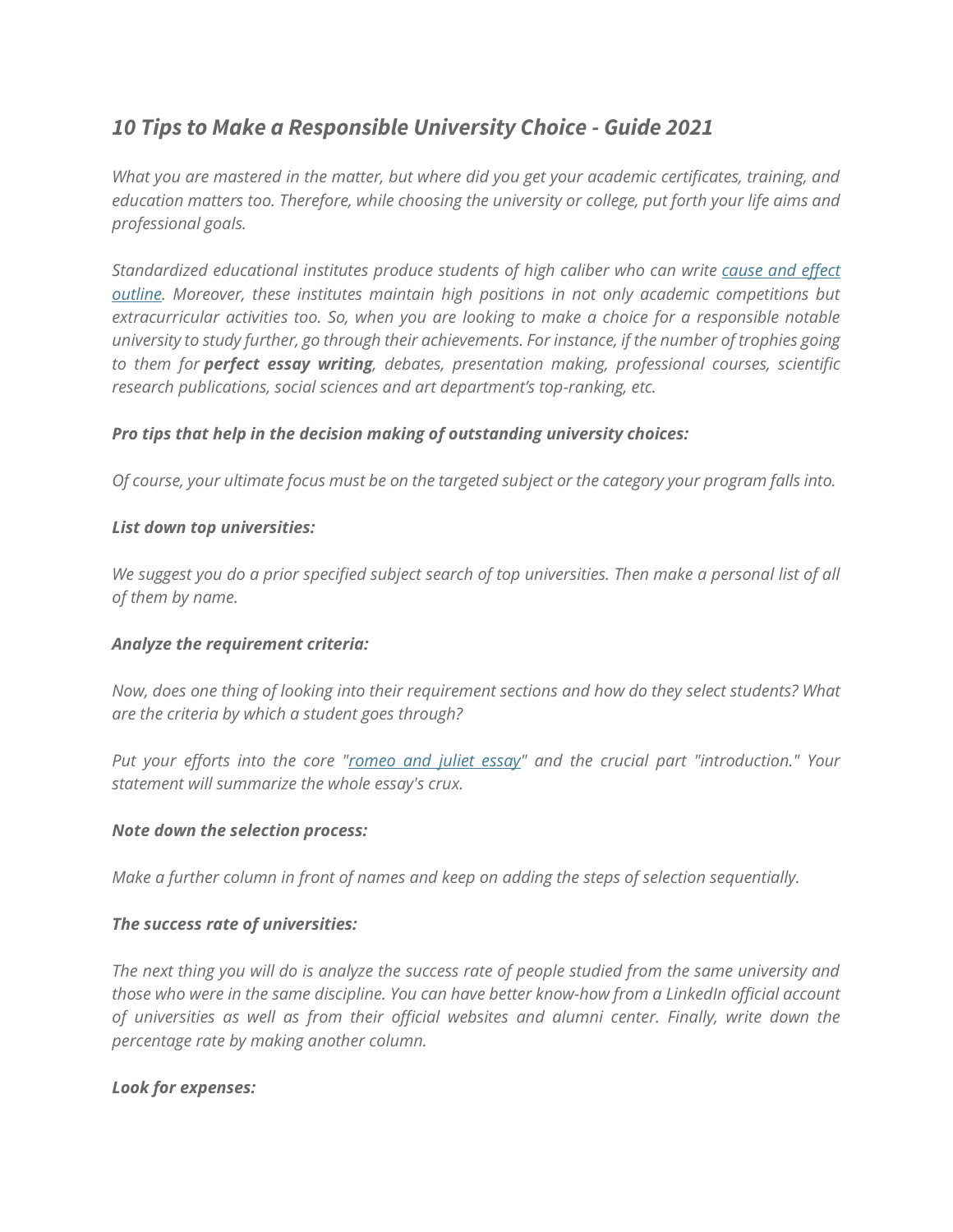*Here comes the time of budget comparison. First, it is obvious that students cannot go out of the budget range in order to meet daily living expenses. So, you have to see their annual costs, including tuition, transport, library, and other related fee structure.*

#### *Scholarship process:*

*Universities do offer different kinds of scholarships. For instance, some cover only tuition expenses while others are full-ride scholarships.*

*Before making a decision due to heavy expenses must go through their criteria once.*

*How will you decide either your case demands an [application](https://perfectessaywriting.com/application-letter) letter or not?*

*See the scholarship essay format for better practice in the future. The performance of students on which they get the scholarships.*

*Analyze your chances of standing firm for this opportunity.*

*We suggest you never make a mistake on behalf of your baseless confidence and optimistic approach. Though reasonable expectations, hopes, and optimism are admirable yet, you must have the capacity to cover initial expenses.*

*There should always be plans A and B and c. But, in case it takes more time in scholarship or student loan, then how will you face the situation? Do you have any source of income or someone to support you? Will you do freelance, remote jobs, or part-time work? So, do deep research for work opportunities too for students in that specific area.*

#### *Ask for recommendations:*

*Do take advantage of your experienced seniors and peers. Your family members and job doers can also guide you well.*

*You can share your list with them and ask them to share their expert opinion about [citation](https://perfectessaywriting.com/blog/citation-styles) styles.*

*Keep one thing in view while taking suggestions from people who do have a broad knowledge.*

#### *Short them down:*

*Now you have to do an overview of the complete list you have made. In order to cut some names down which are out of the way for you, by taking care of environment, scope, and budget.*